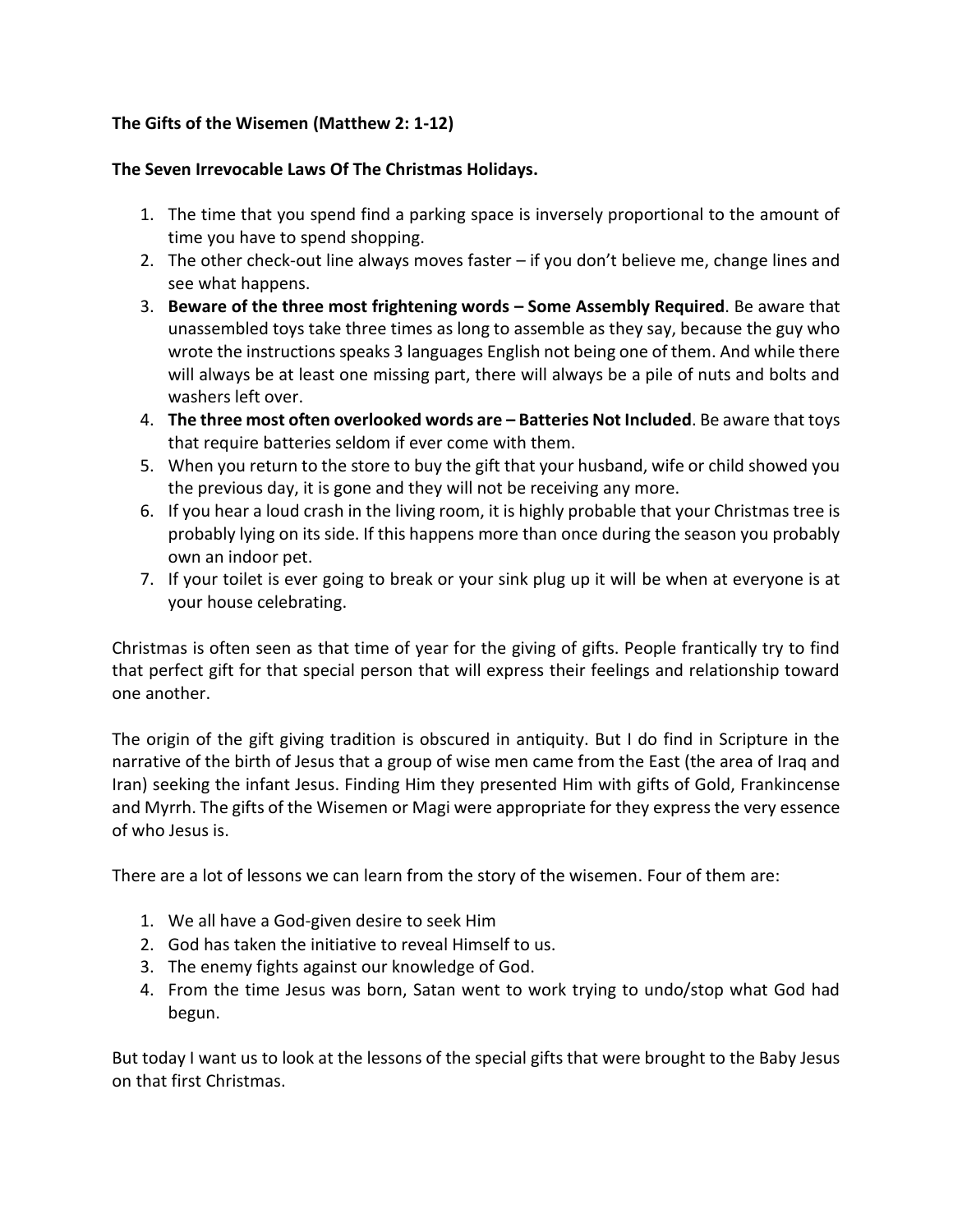#### **Passage – Matthew 2:1-12 – The Gifts of the Wisemen**

**<sup>1</sup>** Now after Jesus was born in Bethlehem of Judea in the days of Herod the king, behold, wise men from the east came to Jerusalem,

**2** saying, "Where is he who has been born king of the Jews? For we saw his star when it rose and have come to worship him."

**<sup>3</sup>** When Herod the king heard this, he was troubled, and all Jerusalem with him;

**<sup>4</sup>** and assembling all the chief priests and scribes of the people, he inquired of them where the Christ was to be born.

**<sup>5</sup>** They told him, "In Bethlehem of Judea, for so it is written by the prophet:

**6** "'And you, O Bethlehem, in the land of Judah,

are by no means least among the rulers of Judah;

for from you shall come a ruler

who will shepherd my people Israel."

**<sup>7</sup>** Then Herod summoned the wise men secretly and ascertained from them what time the star had appeared.

**<sup>8</sup>** And he sent them to Bethlehem, saying, "Go and search diligently for the child, and when you have found him, bring me word, that I too may come and worship him."

**<sup>9</sup>** After listening to the king, they went on their way. And behold, the star that they had seen when it rose went before them until it came to rest over the place where the child was.

**<sup>10</sup>** When they saw the star, they rejoiced exceedingly with great joy.

**<sup>11</sup>** And going into the house, they saw the child with Mary his mother, and they fell down and worshiped him. Then, opening their treasures, they offered him gifts, gold and frankincense and myrrh.

**<sup>12</sup>** And being warned in a dream not to return to Herod, they departed to their own country by another way.

#### **THE GIFTS OF THE GIVER**

At the time of Jesus' birth in Bethlehem, there appeared a star over Judea that had never been seen before. This star was the announcement of the birth of the "Bright and Morning Star" that is spoken of in Revelation 22:16, "I, Jesus, have sent my angel to testify to you about these things for the churches. I am the root and the descendant of David, the bright morning star."

There is a prophecy of Balaam's in Numbers 24:17, "I see him, but not now; I behold him, but not near: a star shall come out of Jacob, and a scepter shall rise out of Israel;" This prophecy of Balaam, who lived in the east, might have been easily known by these men; and who, observing such a star appear over the land of Judea, might conclude that now the scepter bearer or king was born.

This was to be among the first prophecies of the coming Messiah. These wise men took the appearance of this star to be a sign of the Messiah's arrival. They interpreted these words to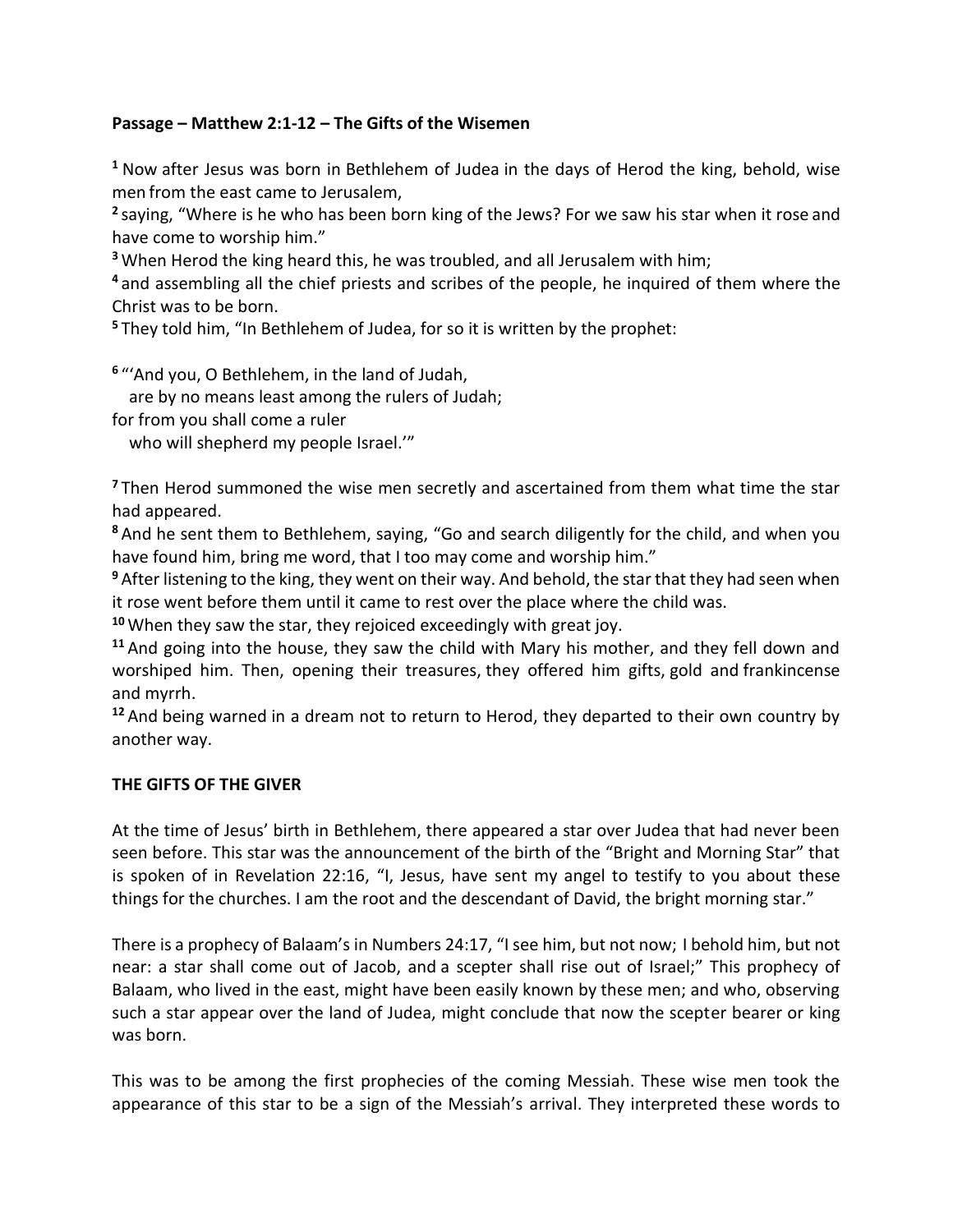mean that, when a star shall "walk" or steer its course from Jacob, over the land of Israel, then a sceptre, or sceptre bearer, that is, a king, shall rise out of Israel.

## **I. Gold**

In the earliest of creation, gold was principally used for ornaments. It was very abundant and easily mined. Many tons of it were used in connection with the temple as we can see in 2 Chronicles 1:15, "And the king made silver and gold as common in Jerusalem as stone, and he made cedar as plentiful as the sycamore of the Shephelah."

In our time gold is less plentiful. Most nations have horded it in vaults that are nearly impervious to outside elements. Gold is now, and always has been a symbol of great riches and wealth. Our entire economy began on the value of gold as its foundation.

Thus we see that the gold that was given by the Wisemen to the child Jesus was a symbol of his royalty and riches. Here was the very Son of God, the owner of all the cattle on a thousand hills, the King of the Universe, the King of all Kings, Creator of all things, rich in mercy and grace. Rich in Love and compassion for the fallen state of man, who had left all of those riches of Heaven behind to become a man who would die for the sins of mankind, to reconcile us to God, and redeem us from the curse.

Now we see that no amount of gold can purchase one moment of life. Even the happiness and joy that comes from wealth fades very quickly. But the riches of His grace give us the gift of salvation without price. We cannot pay for it nor earn it. No wealth is needed to purchase eternal life yet we receive all the wealth of Heaven as heirs with Jesus when we accept His sacrifice for our sin and receive Him as our Lord and Savior.

The wisemen brought gold to the Lord. How can we give gold to him?

- **In 1 Corinthians 3:11-13**, God says that our works and lives when we stand at judgment will either be like gold, silver and precious stones which is worth something or they will be as wood, hay and stubble. Let's give God the gold of a life built on the very best foundation. Jesus Christ!
- **In 2 Timothy. 2:20**, let's us give Jesus the gold of being a vessel of honor as we serve him. Let us be someone that he can be proud of.
- In 1 Peter 1:7, let's give the Lord the gold of living the life that will resist sin, overcome temptation, face any trials, and pay any price to live for Him.

## **II. Frankincense**

There are over 17 references to Frankincense in the Bible.

- It was one of the ingredients in the perfume of the sanctuary in Exodus 30:34-37.
- It was also used as a part of the meat-offering in Leviticus 2:1 and 2:16.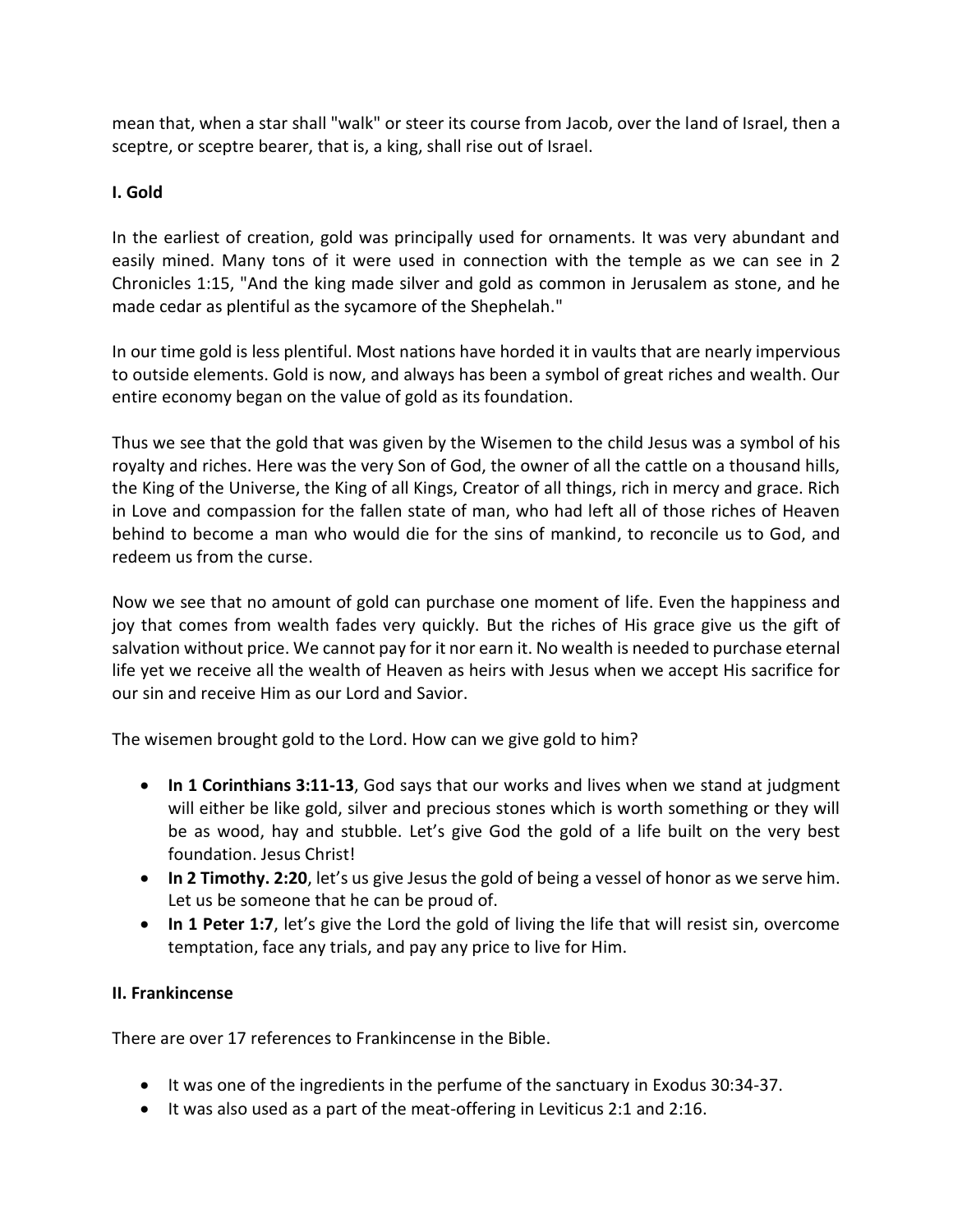When frankincense burned it gave off a fragrant odor, and because of this the incense became a symbol of the Divine name of Jehovah God and an emblem of prayer.

By this we can see that Jesus was given a gift that symbolized the fact that his body was to be a "meat offering" unto God for the sin of humanity. His life gave off a fragrant scent of love and compassion for all that came in contact with Him and the prayers of our Lord were ever going toward the Father in Heaven on behalf of those around him.

Jesus is the sweet presence that we feel in our service this morning. He is the sweet, peaceful presence when you are shut in with God in your secret place. All of the love, compassion and mercy of Christ was mixed together with his sacrifice upon the cross for our sin as he became that "meat offering" unto God. We can see that the frankincense has a very special meaning to this child, Jesus Christ. Jesus is the one through whom we pray.

The wisemen brought frankincense to the Lord. How can we give frankincense to him?

- **Let us offer Him the frankincense of a life of prayer.**
- **Let us offer Him the frankincense of material offerings.** Leviticus 2:1, "When anyone brings a grain offering as an offering to the LORD, his offering shall be of fine flour. He shall pour oil on it and put frankincense on it."
- **Let us offer Him the frankincense of our all forever put on the altar for his use.** Leviticus 2:2, "and bring it to Aaron's sons the priests. And he shall take from it a handful of the fine flour and oil, with all of its frankincense, and the priest shall burn this as its memorial portion on the altar, a food offering with a pleasing aroma to the LORD."

## **III. Myrrh**

Myrrh was first mentioned as a principal ingredient in the holy anointing oil in Exodus 30:23 and was used to anoint every part of the tabernacle in the wilderness. I remind you that every part of that Old Testament tabernacle was a type and shadow of the coming Savior of the world.

It was also used in embalming of the dead as we can see in John 19:39-40, "Nicodemus also, who earlier had come to Jesus by night, came bringing a mixture of myrrh and aloes, about seventyfive pounds in weight. So they took the body of Jesus and bound it in linen cloths with the spices, as is the burial custom of the Jews."

It was also as a perfume:

- **In Esther 2:12**, where all of the women of Ahasuerus' court were anointed with myrrh before coming before the king.
- **In Psalms 45:7-8**, "you have loved righteousness, and hated wickedness. Therefore God, your God, has anointed you with the oil of gladness beyond your companions; you robes